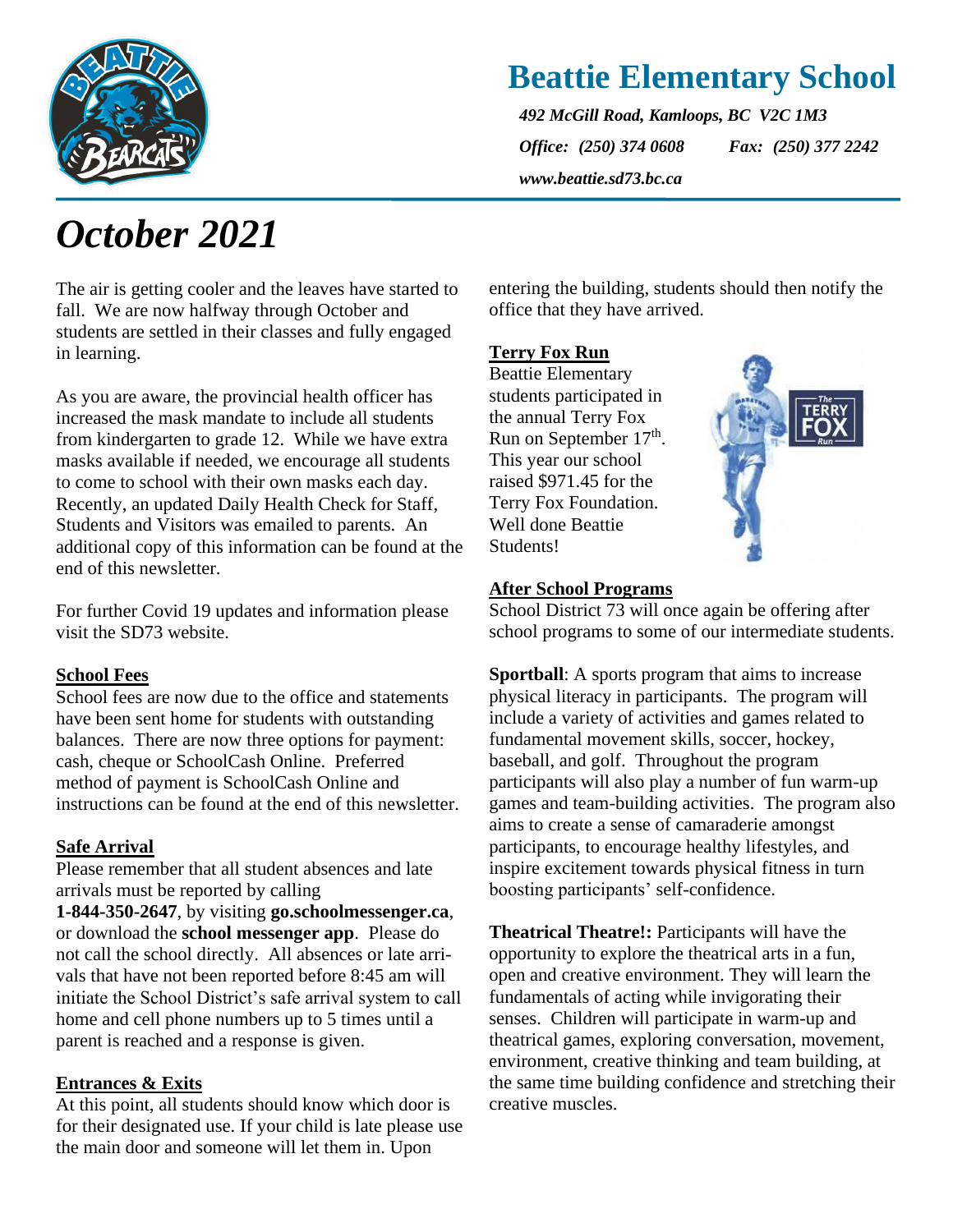#### **Dogs on school grounds**

Please encourage your neighbors not to let their dogs run around the field as we have had many surprises on the field lately. Students have a hard time cleaning up the mess and often have to call home to get a change of clothes.

#### **Parking Lot**

Beattie has limited parking and the parking lot is designated for **STAFF AND VISITORS ONLY**. It is not to be used for the drop off of students. **Please park on McGill Road.** Your cooperation is appreciated.

#### **Bikes, Scooters, and other Fun Things**

Many of our students make their way to and from school using wheeled forms of transportation. A reminder that students are expected to use and store their bikes scooters appropriately. Students are reminded that these items are not to be used on the school grounds between 8:00am – 4:00pm for safety reasons.

#### **After School Plans**

Please ensure that your child knows his/her after school schedule before leaving for school in the morning. We are happy to occasionally deliver messages to the students, however there are approximately 300 students attending Beattie. We do not permit students to use the office phones to make after school plans with classmates. Students may use cell phones to communicate with parents before or after school but no cell phone usage of any kind is permitted during the school day and these devices must be stored away.

#### **Weather Reminders**

Students spend time outdoors at recess and lunch each day. It is important that they are dressed for the colder weather and have coats, mitts, toques and appropriate footwear. Indoor shoes are also required at this time.

#### **Halloween**

In the spirit of Halloween students will have the opportunity to dress in their costumes on October 29<sup>th</sup>



**National Day of Truth and Reconciliation** To reflect the first

National Day of Truth and Reconciliation students

were taught age-



appropriate lessons supported by the districts Aboriginal Education Department. On September 29th flags were lowered to half mast to honour residential school survivors and children who did not return home.

### *Important Dates*

| Friday, Oct 22 <sup>nd</sup>    | District – Non-Instructional Day |
|---------------------------------|----------------------------------|
| Wednesday, Nov 3rd              | Early Dismissal – 12:30 pm       |
| Thursday, Nov 9th               | Picture Re-take Day              |
| Thursday, Nov 11 <sup>th</sup>  | Remembrance Day                  |
| Monday, Dec $6th$               | District – Non-Instructional Day |
| Dec $20th - Jan 3rd$            | <b>Winter Vacation</b>           |
| Tuesday, Jan 4th                | <b>School Reopens</b>            |
| Friday, Feb 4 <sup>th</sup>     | District – Non-Instructional Day |
| Monday, Feb 21 <sup>st</sup>    | <b>Family Day</b>                |
| March 21st-April 1st            | <b>Spring Break</b>              |
| Friday, April 15 <sup>th</sup>  | Good Friday                      |
| Monday, April 18th              | <b>Easter Monday</b>             |
| Monday, April 25th              | District – Non-Instructional Day |
| Friday, May 20 <sup>th</sup>    | District - Non-Instructional Day |
| Monday, May 23rd                | Victoria Day                     |
| Thursday, June 30 <sup>th</sup> | <b>Administrative Day</b>        |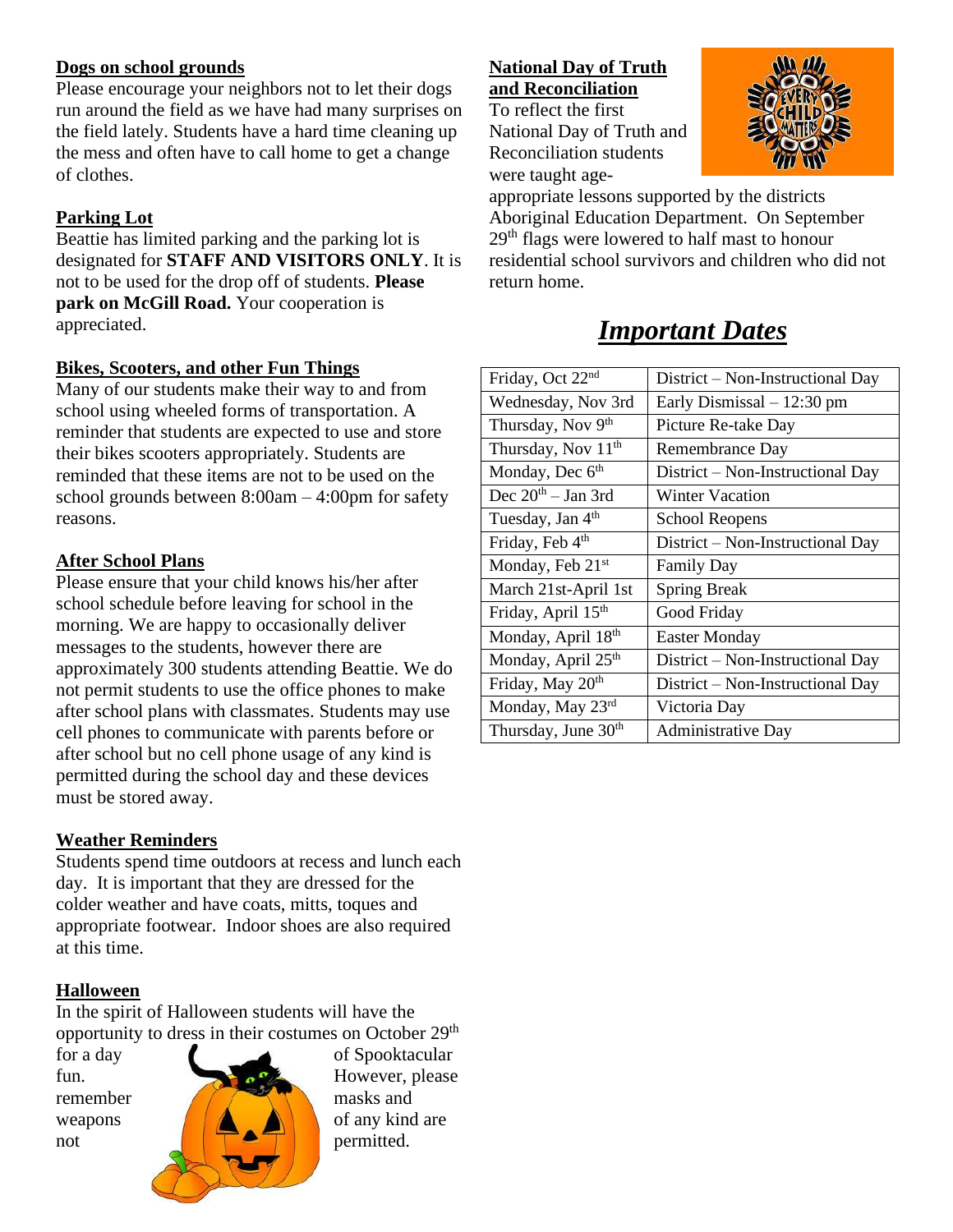

School District No. 73 (Kamloops-Thompson) **DAILY HEALTH CHECK Staff, Students and Visitors** 

#### Staying home when you are not feeling well is a critical step in communicable disease prevention.

| <b>KEY SYMPTOMS OF ILLNESS</b>                                                                                              | <b>WHAT TO DO</b>                                                                                                                                                                                                                                                                                                                                           |
|-----------------------------------------------------------------------------------------------------------------------------|-------------------------------------------------------------------------------------------------------------------------------------------------------------------------------------------------------------------------------------------------------------------------------------------------------------------------------------------------------------|
| Fever (above 38°C)<br>Chills<br>Cough<br>Difficulty breathing<br>Loss of sense of smell or taste                            | If yes to 1 or more of these symptoms:<br>Stay home. Contact a health care provider or call 8-1-1 about your symptoms<br>and next steps.                                                                                                                                                                                                                    |
| <b>OTHER SYMPTOMS</b>                                                                                                       | <b>WHAT TO DO</b>                                                                                                                                                                                                                                                                                                                                           |
| Sore throat<br>Loss of appetite<br>Headache<br>Body aches<br>Extreme fatigue or tiredness<br>Nausea or vomiting<br>Diarrhea | If yes to 1 symptom:<br>Stay home until you feel better.<br>If yes to 2 or more of these symptoms:<br>Stay home for 24 hours. If symptoms don't get better or get worse, contact a<br>health care provider or call 8-1-1 about your symptoms and next steps.                                                                                                |
| <b>INTERNATIONAL TRAVEL:</b>                                                                                                | <b>WHAT TO DO</b>                                                                                                                                                                                                                                                                                                                                           |
| Have you returned from travel<br>outside Canada in the last 14<br>days?                                                     | If yes:<br>Fully vaccinated students, staff and other adults who have travelled outside of<br>Canada may qualify for the fully vaccinated traveller exemption.<br>Students, staff and other adults who are not fully vaccinated and have travelled<br>outside of Canada CANNOT attend school for 14 days after arrival, as part of<br>federal requirements. |
| <b>CLOSE CONTACT</b>                                                                                                        | <b>WHAT TO DO</b>                                                                                                                                                                                                                                                                                                                                           |
| Have you been notified by public<br>health that you are a close<br>contact of a person confirmed to<br>have COVID-19?       | If yes:<br>Follow the instructions provided by Public Health.                                                                                                                                                                                                                                                                                               |

You can also check your symptoms with the K-12 Health Check or the BC Self-Assessment Tool.

Call 8-1-1 with any questions about symptoms of illness. If you have severe symptoms, like difficulty breathing (struggling to breathe or you can only speak single words) or chest pain, call 9-1-1 or go to the nearest Emergency Department. Visit the BC Centre for Disease Control website for more information on COVID-19.

#### Keep this copy as a reference

SCHOOLDISTRICT NO. 73

DAILY HEALTH CHECK - STAFF, STUDENTS AND VISITORS PAGE 1 OF 1

UPDATED SEPTEMBER 27, 2021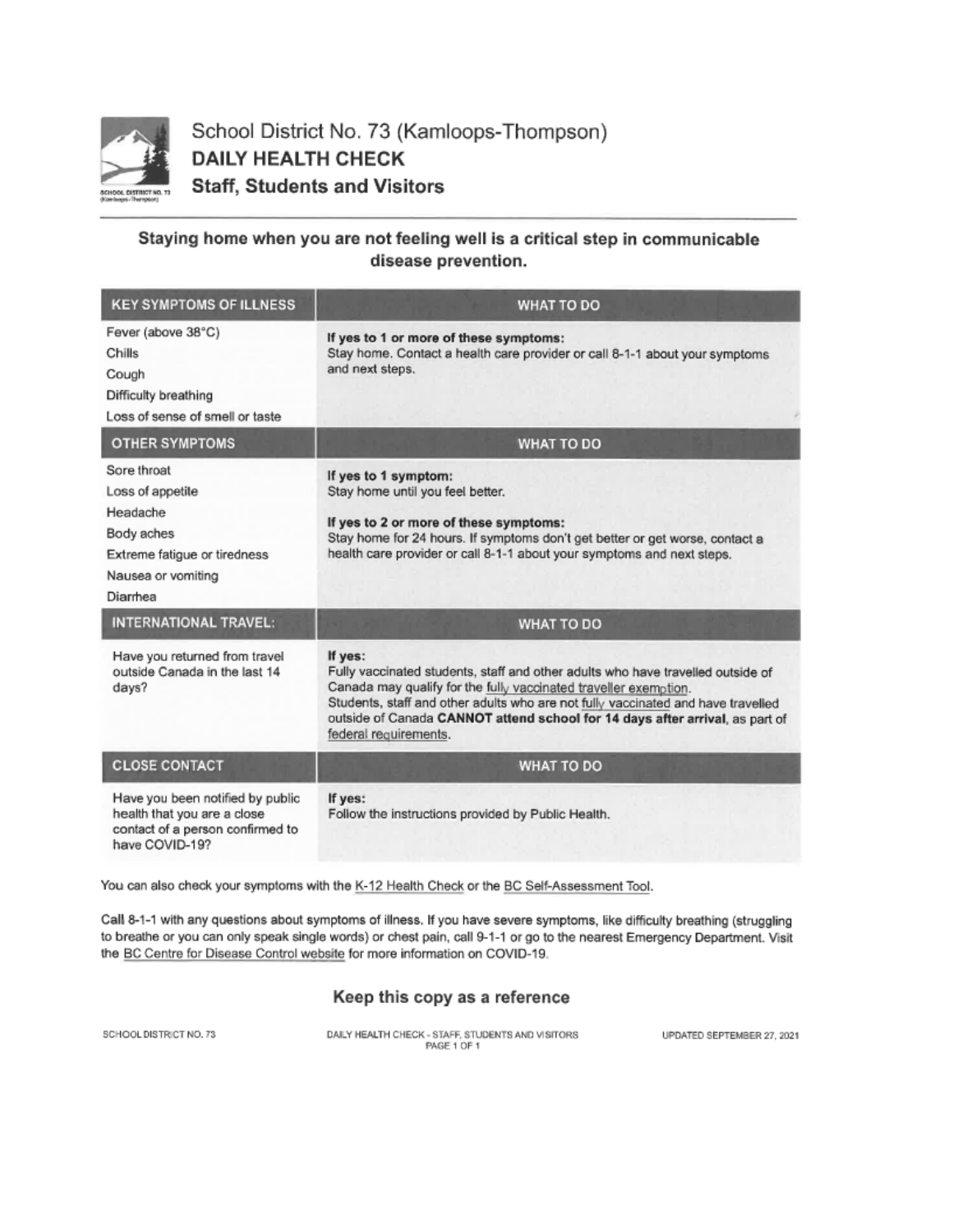## Welcome to SchoolCashOnline

#### Fast. Safe. Convenient.

For safety and efficiency reasons, School District No. 73 (Kamloops-Thompson) would like to reduce the amount of cash & cheques coming into our schools. Please join the thousands of parents who have already registered and are enjoying the convenience of paying ONLINE!

It takes less than 5 minutes to register. Please follow these step-by-step instructions so you will begin to receive email notifications regarding upcoming events involving your child.



If you require assistance, select the SUPPORT option in the bottom right hand corner of the screen or go to helpdesk supportschoolcashonline.com **GKEVGROUP** @ 2019 All rights reserved